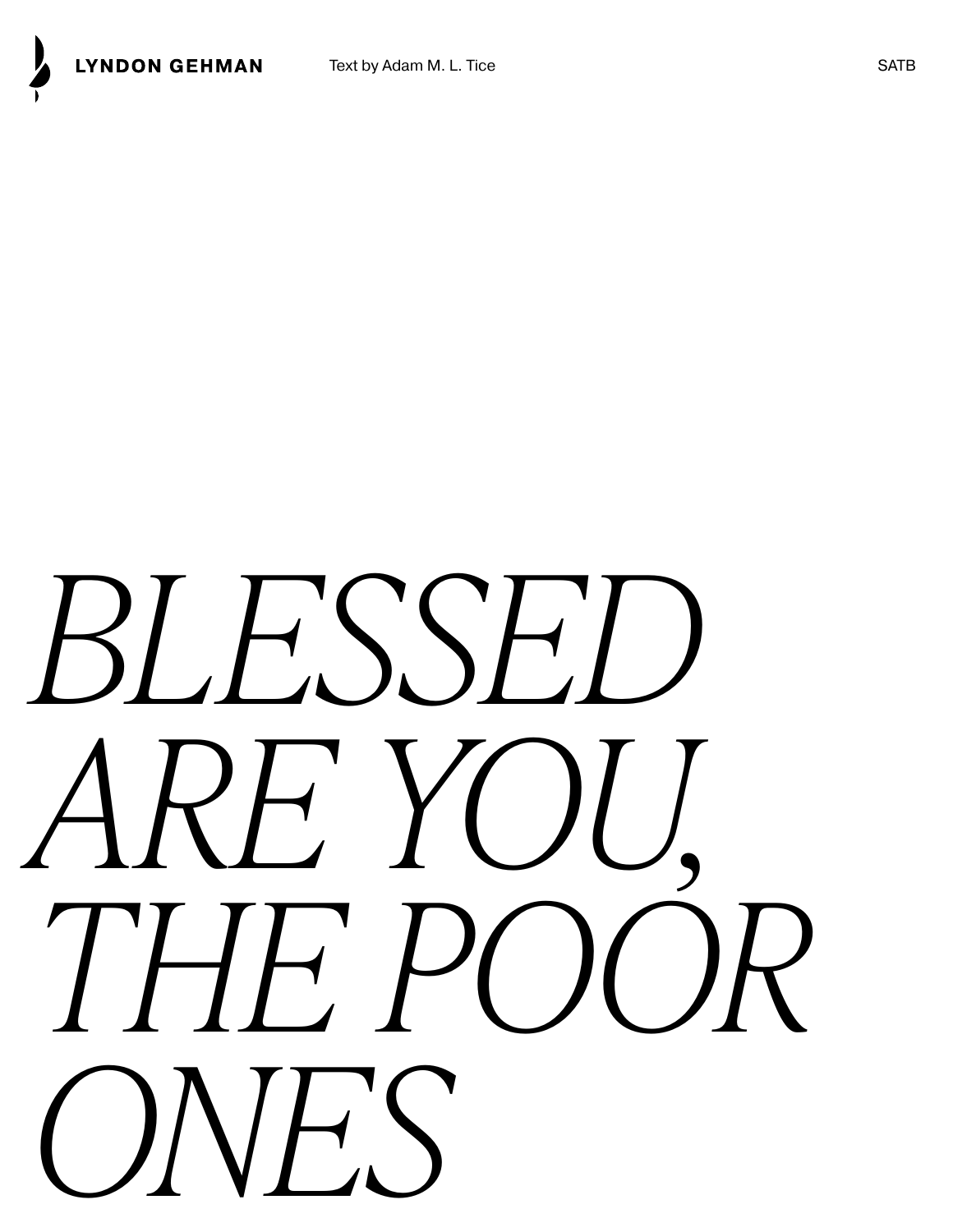## ABOUT LYNDON GEHMAN

Lyndon is a composer and choral musician. He composes contemporary hymns and choral music. His music, often sacred, is inspired by his strong background in unaccompanied church and choral music.

His choral music has been performed throughout the US by middle and high school level choirs as well as adult choirs choirs while his church hymn music has been sung by congregations, bible institutes and other religious institutions throughout the US and Canada and has included a commission in 2019 by the Cliff Brenneman Trust Fund for the Conservation of Church Music (ON, Canada), and a hymn tune contest winner in 2015 for the Shenandoah Christian Music Camp (Virginia, USA).

Beyond music, Lyndon's other interests include design, culinary experiences, and dating his beautiful wife, Tina. They live in Myerstown, Pennsylvania where they enjoy life with their two children.

## HAVE AN UPCOMING PERFORMANCE?

I love to hear about your upcoming and past performances of my music. If you would like to inform me of a performance visit: www.lyndongehman.com/performance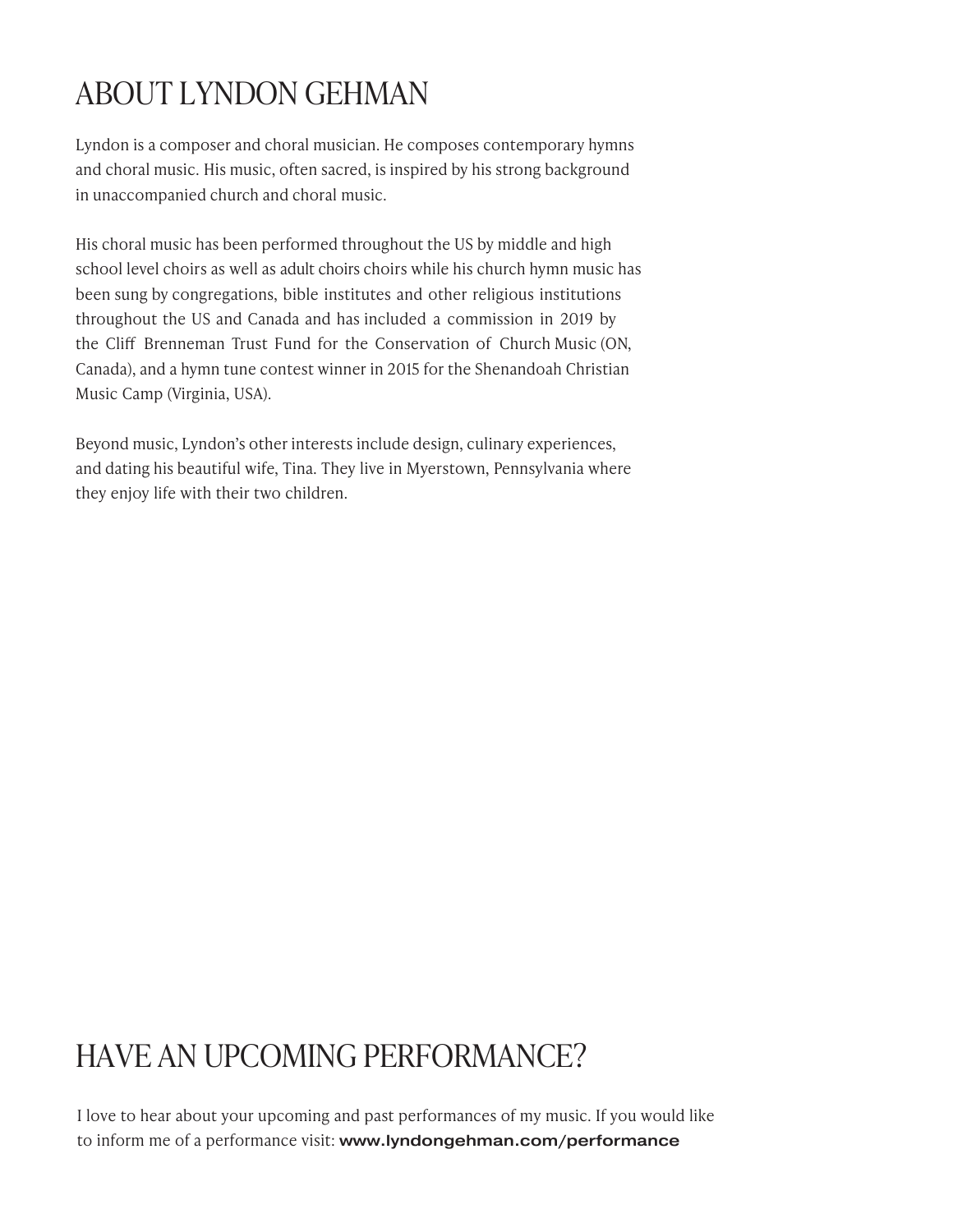## Blessed Are You, The Poor Ones

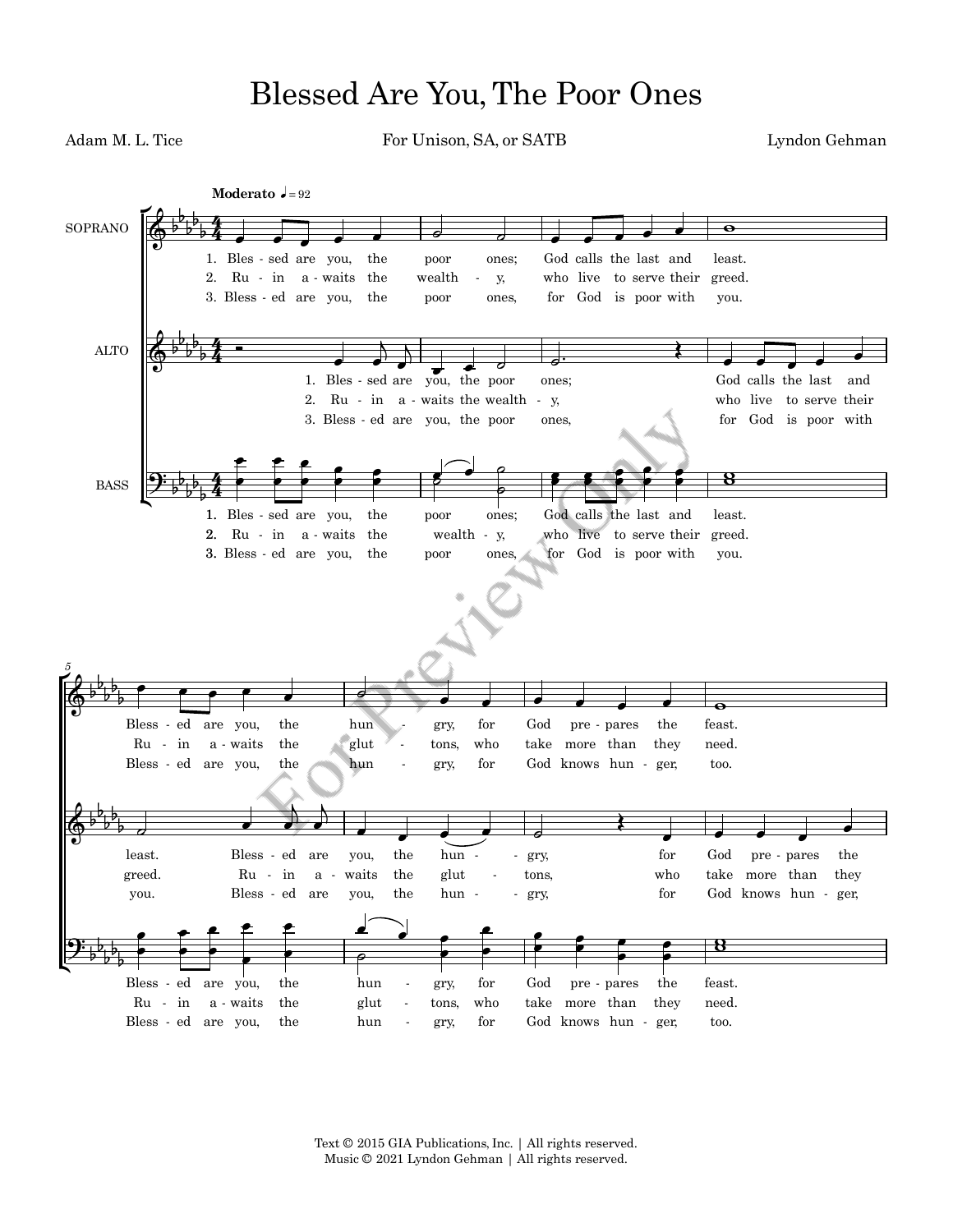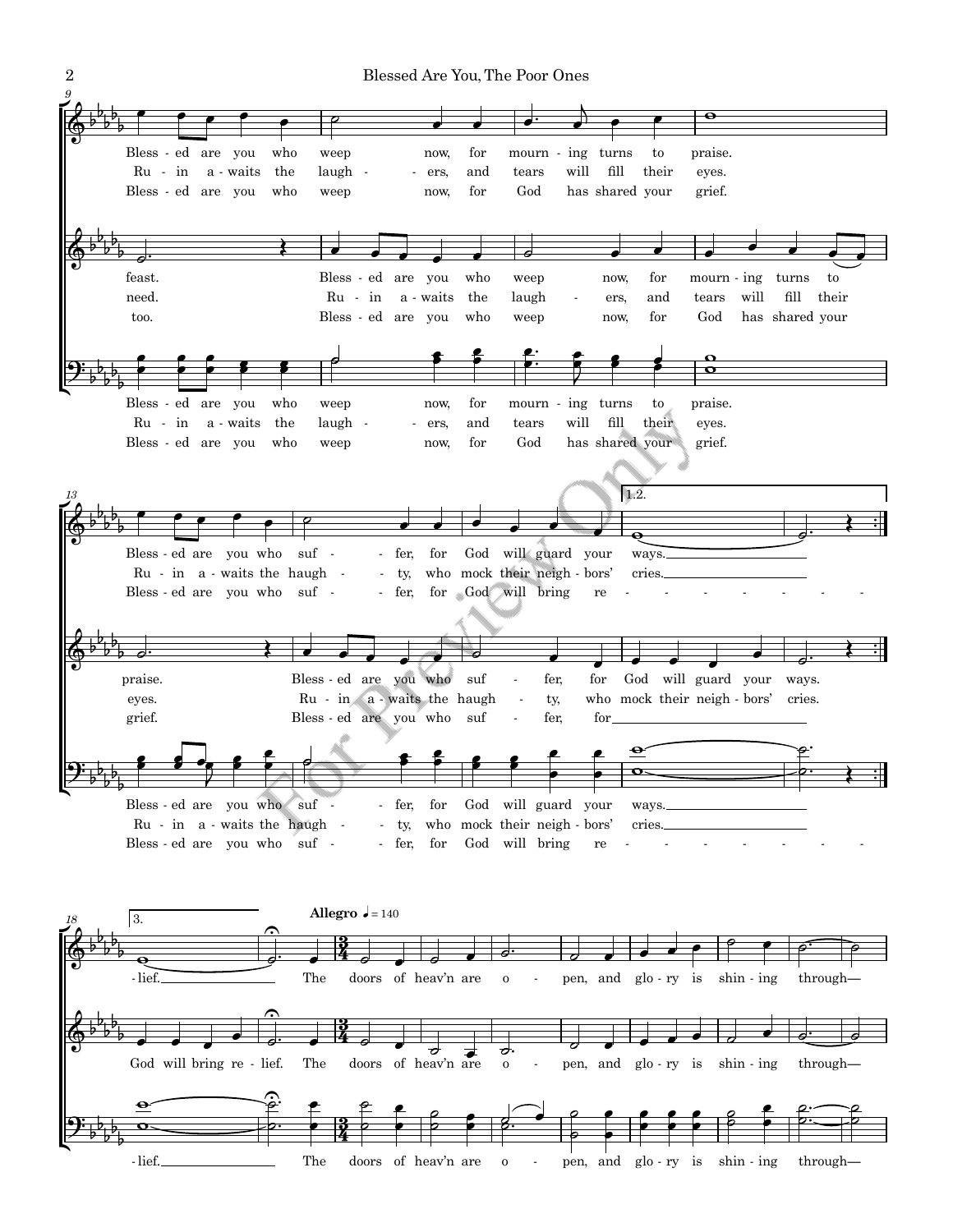

For Precised Only